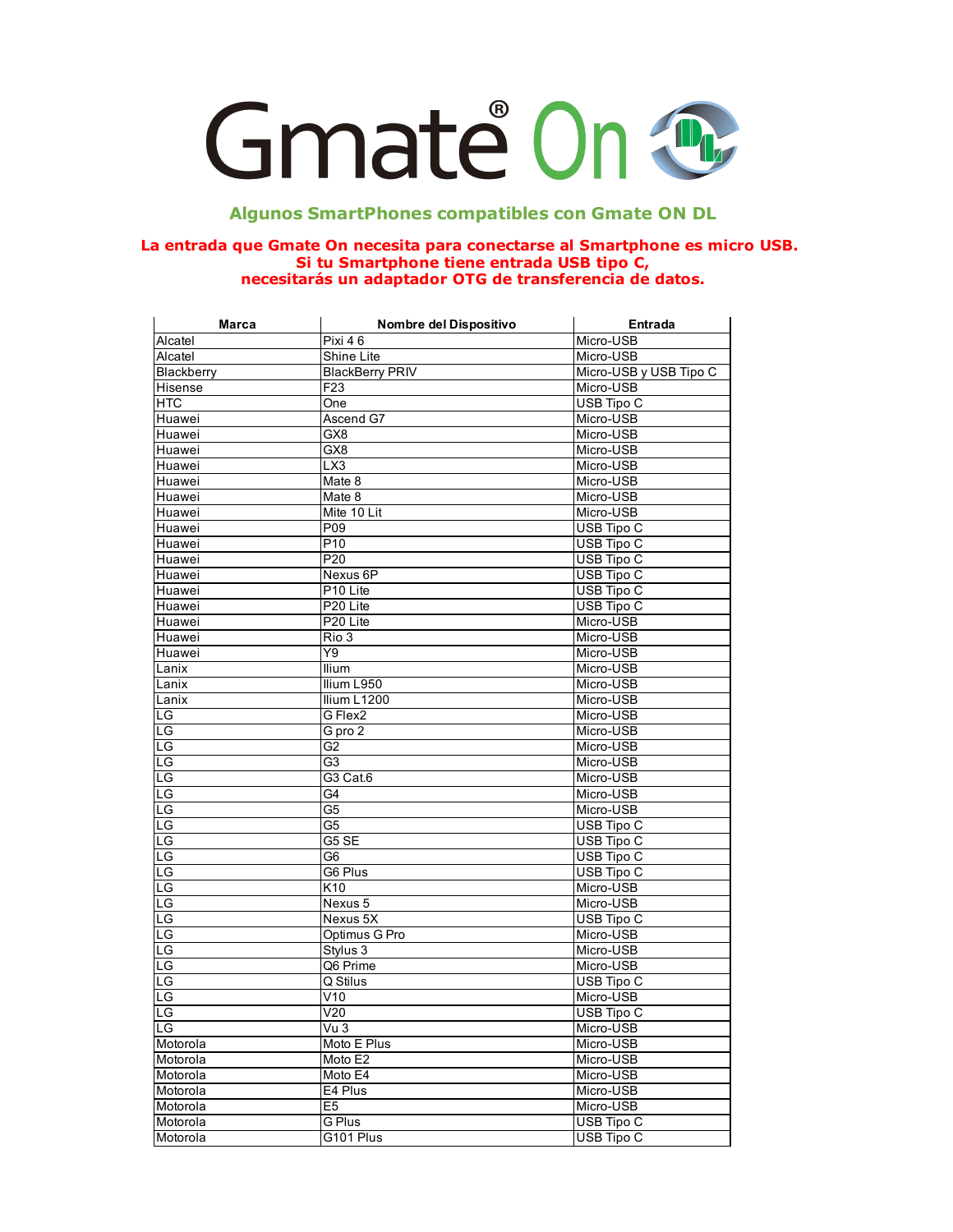| Motorola       | Moto G                     | Micro-USB         |
|----------------|----------------------------|-------------------|
| Motorola       | Moto G2                    | Micro-USB         |
| Motorola       | Moto G3                    | Micro-USB         |
| Motorola       | Moto G4                    | Micro-USB         |
| Motorola       | Moto G4 Play               | Micro-USB         |
| Motorola       | Moto G4 Plus               | Micro-USB         |
| Motorola       | Moto G5                    | Micro-USB         |
| Motorola       | Moto G5 Play               |                   |
| Motorola       | Moto G5 Plus               | Micro-USB         |
| Motorola       | G <sub>6</sub>             | USB Tipo C        |
| Motorola       | Moto G6 Play               | Micro-USB         |
| Motorola       | Galaxy J5                  | Micro-USB         |
| Motorola       | 6 Play                     | Micro-USB         |
| Motorola       | Moto G7                    | <b>USB Tipo C</b> |
| Motorola       | Moto One                   | USB Tipo C        |
| Motorola       | Moto X Play                | Micro-USB         |
| Motorola       | Moto X Play                | Micro-USB         |
| Motorola       | Moto X Plus                | USB Tipo C        |
| Motorola       | $\overline{\text{Moto}}$ Z | USB Tipo C        |
| Motorola       | Moto Z Play                | USB Tipo C        |
| Motorola       | Moto Z2 Play               | USB Tipo C        |
| Motorola       | Moto Z2 Force              | USB Tipo C        |
| Motorola       | Z2 Plav                    | <b>USB Tipo C</b> |
| Motorola       | Z3                         | USB Tipo C        |
| Motorola       | $23$ Play                  | USB Tipo C        |
| Motorola       | С                          | Micro-USB         |
| M4             | Evolution                  | Micro-USB         |
| M4             | Inspiration                | Micro-USB         |
| M <sub>4</sub> | Attitude                   | Micro-USB         |
| Neffos         | C7                         | Micro-USB         |
| <b>Neffos</b>  | 1983                       |                   |
| Nokia          | 5 TA-1027                  | Micro-USB         |
| OPPO           | OPPO <sub>R9</sub>         | Micro-USB         |
| Samsung        | <b>Grand Prime</b>         | Micro-USB         |
| Samsung        | Grand Prime plus           | Micro-USB         |
| Samsung        | <b>Grand Prime Plus</b>    | Micro-USB         |
| Samsung        | Max Prime                  |                   |
| Samsung        | Galaxy A3                  | Micro-USB         |
| Samsung        | Galaxy A5                  | USB Tipo C        |
| Samsung        | Galaxy A5 2016             | Micro-USB         |
| Samsung        | Galaxy A5 2017             | USB Tipo C        |
| Samsung        | Galaxy A7                  | Micro-USB         |
| Samsung        | Galaxy A7 2016             | Micro-USB         |
| Samsung        | Galaxy A7 2017             | USB Tipo C        |
| Samsung        | Galaxy A8                  | Micro-USB         |
| Samsung        | Galaxy A8 2016             | Micro-USB         |
| Samsung        | Galaxy A9                  | Micro-USB         |
| Samsung        | Galaxy A30                 | USB Tipo C        |
| Samsung        | G3                         |                   |
| Samsung        | Galaxy Alpha               | Micro-USB         |
| Samsung        | Galaxy Golden              | Micro-USB         |
| Samsung        | Galaxy J1 Ace              | Micro-USB         |
| Samsung        | Galaxy J3                  | Micro-USB         |
| Samsung        | Galaxy J4                  | Micro-USB         |
| Samsung        | Galaxy J5                  | Micro-USB         |
| Samsung        | Galaxy J6                  | Micro-USB         |
| Samsung        | Galaxy J6 Plus             | Micro-USB         |
| Samsung        | Galaxy J7                  | Micro-USB         |
| Samsung        | J7 pro                     | Micro-USB         |
| Samsung        | J7 Neo                     | Micro-USB         |
| Samsung        | Galaxy J8                  | Micro-USB         |
| Samsung        | Galaxy S2 HD               | Micro-USB         |
| Samsung        | Galaxy S2 LTE              | Micro-USB         |
| Samsung        | Galaxy S3                  | Micro-USB         |
| Samsung        | Galaxy S4 LTE              | Micro-USB         |
| Samsung        | Galaxy S5                  | Micro-USB         |
| Samsung        | Galaxy S5 LTE              | Micro-USB         |
| Samsung        | Galaxy S6                  | USB Tipo C        |